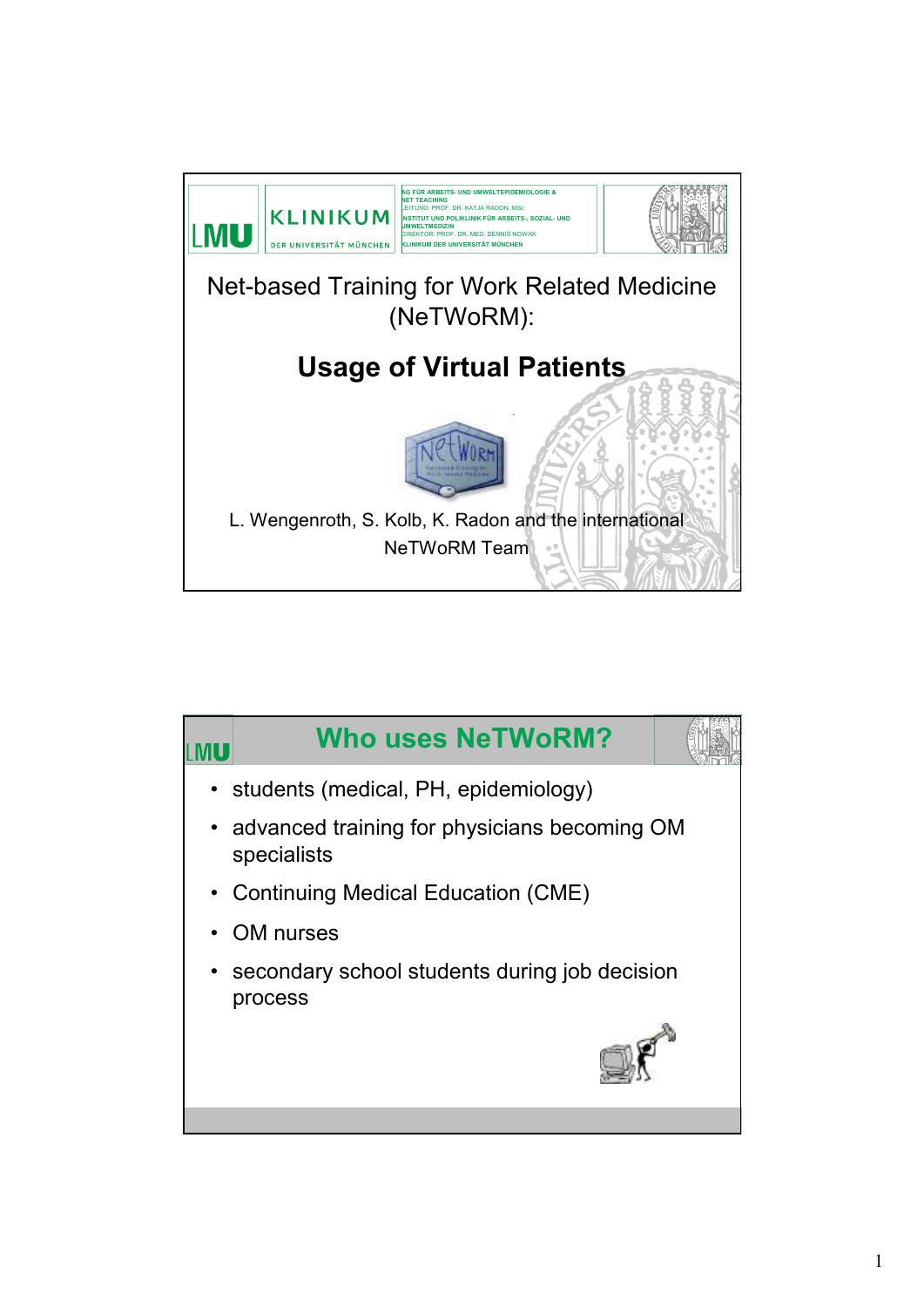

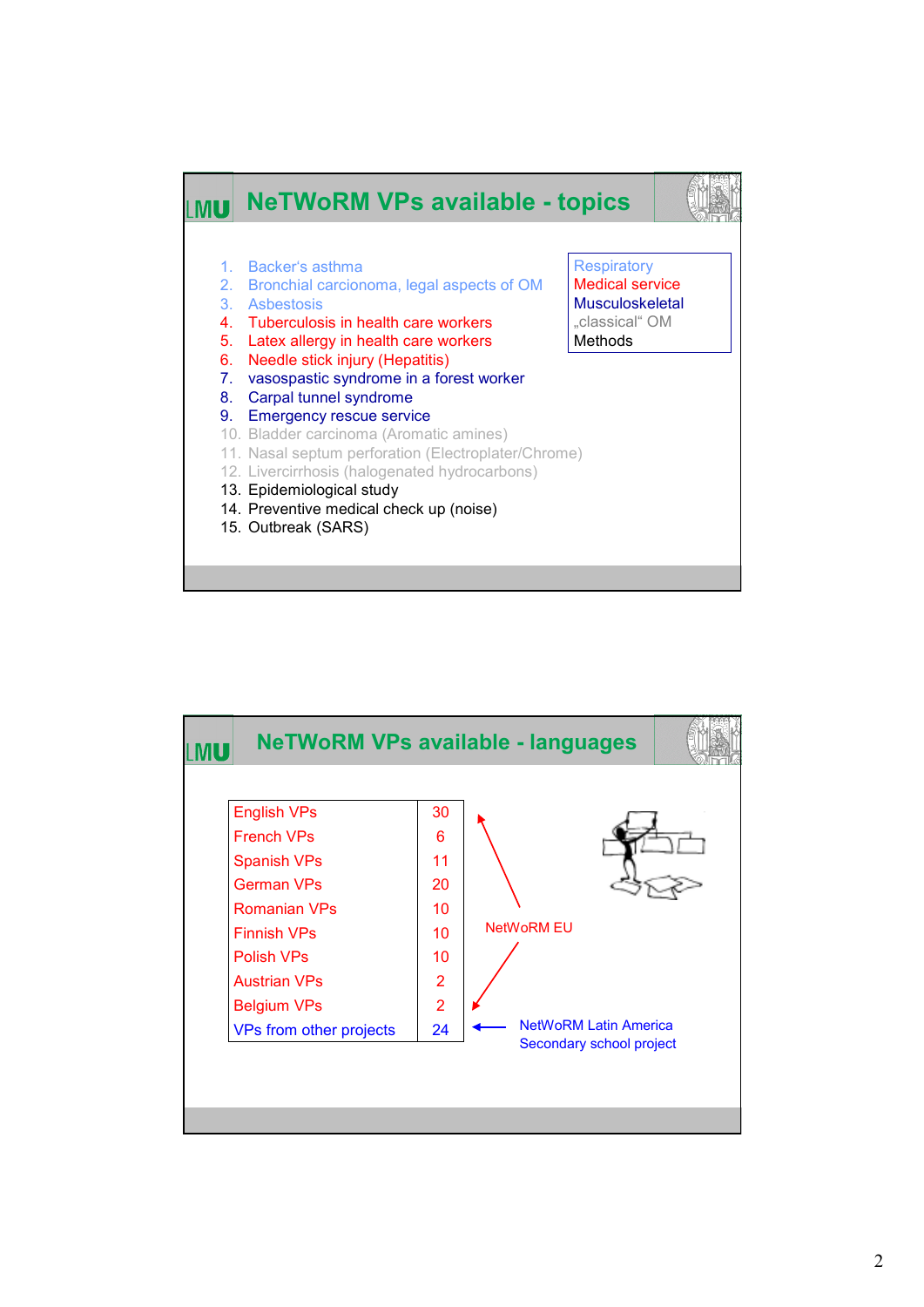

|                                                         | <b>NeTWoRM VP usage as single user</b>                                                                 |                                          |
|---------------------------------------------------------|--------------------------------------------------------------------------------------------------------|------------------------------------------|
| <b>Case name</b>                                        | <b>Topic</b>                                                                                           |                                          |
| Electroplater                                           | - perforation of the nasal septum in a<br>chromate exposed worker<br>- claim for compensation          | (m/s)<br>EX<br>400.                      |
| Running nose and<br>breathlessness fits                 | - rhinitis and asthma in a baker<br>300<br>- allergologic and pulmonologic history                     | 100<br>Pressure (Pa)<br>200<br>reference |
| Forestry worker<br>with white fingers                   | - Hand arm vibration syndrom in forestry<br>worker<br>- effect of vibration on muscosceletal<br>system | control<br>heat/rye<br>wheat/rve 30 min  |
| Birmingham Chest<br>Clinics: The retired<br>shop-fitter | - Mesothelioma due to exposure to<br>ashestos<br>- occupational history taking                         |                                          |
| <b>Breathless</b>                                       | -Occupational asthma, extrinsic alveolitis<br>-Diagnostic procedure in a patient with<br>dyspnea       |                                          |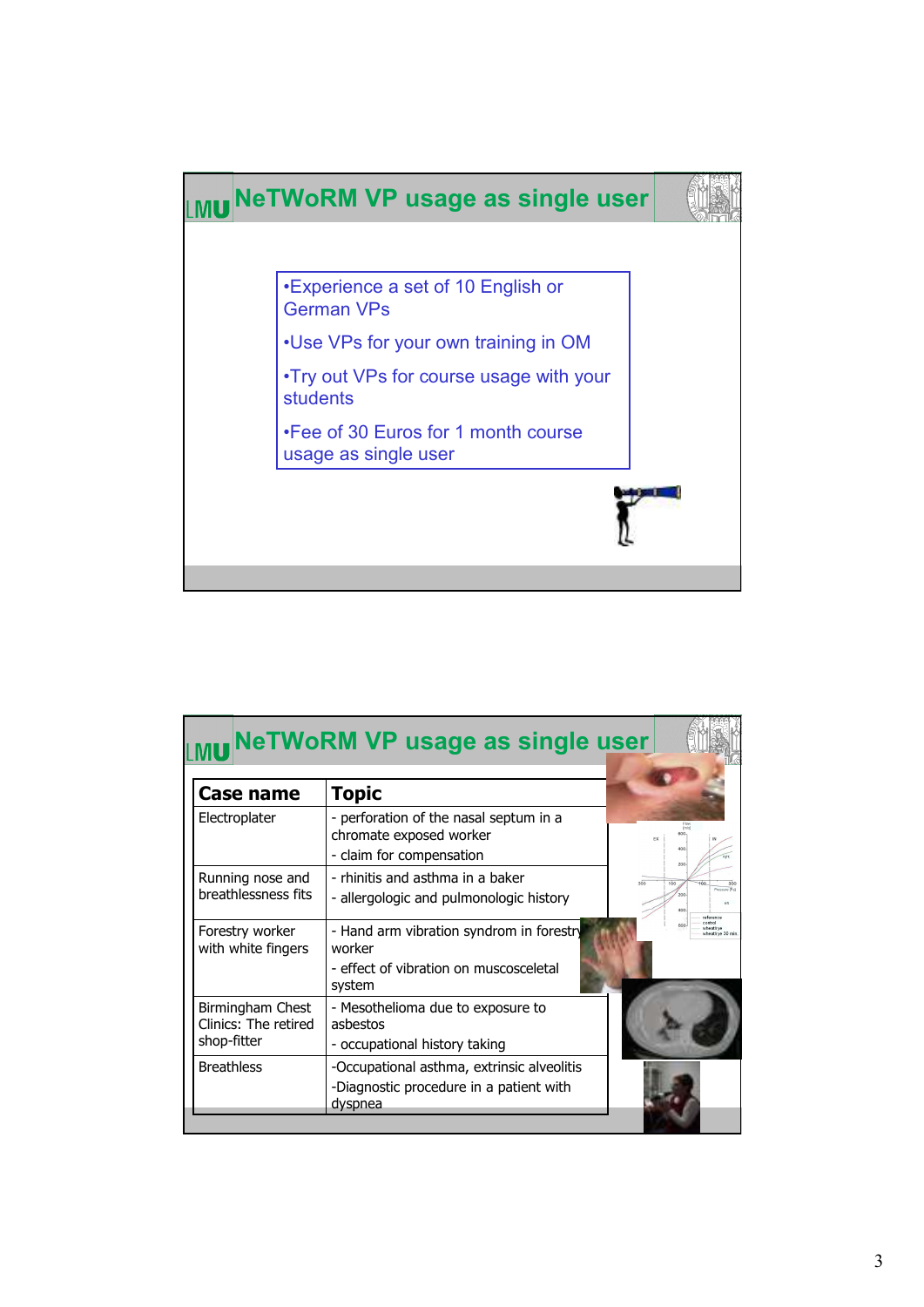|                                           | <b>NeTWoRM VP usage as single user</b>                            |  |
|-------------------------------------------|-------------------------------------------------------------------|--|
| Case name                                 | <b>Topic</b>                                                      |  |
| Protection of<br>the unborn child         | - Pregnant laboratory assistant<br>- reproductive health and work |  |
| Week-end rash                             | - Rash in a pharmaceutical enterprise<br>worker                   |  |
|                                           | - technical, personal safety, duties of<br>OH nurses              |  |
| Workplace                                 | -Workplace survey in a laboratory                                 |  |
| Survey                                    | - legislation conscerning workplace<br>surveillance               |  |
| Enameller's<br>breath                     | - Respiratory symptoms in an<br>enameller                         |  |
|                                           | - silicosis                                                       |  |
| Sensation of<br>numbness in the<br>finger | - Carpal tunnel syndrome in a cashier<br>- ergonomcis             |  |
|                                           |                                                                   |  |

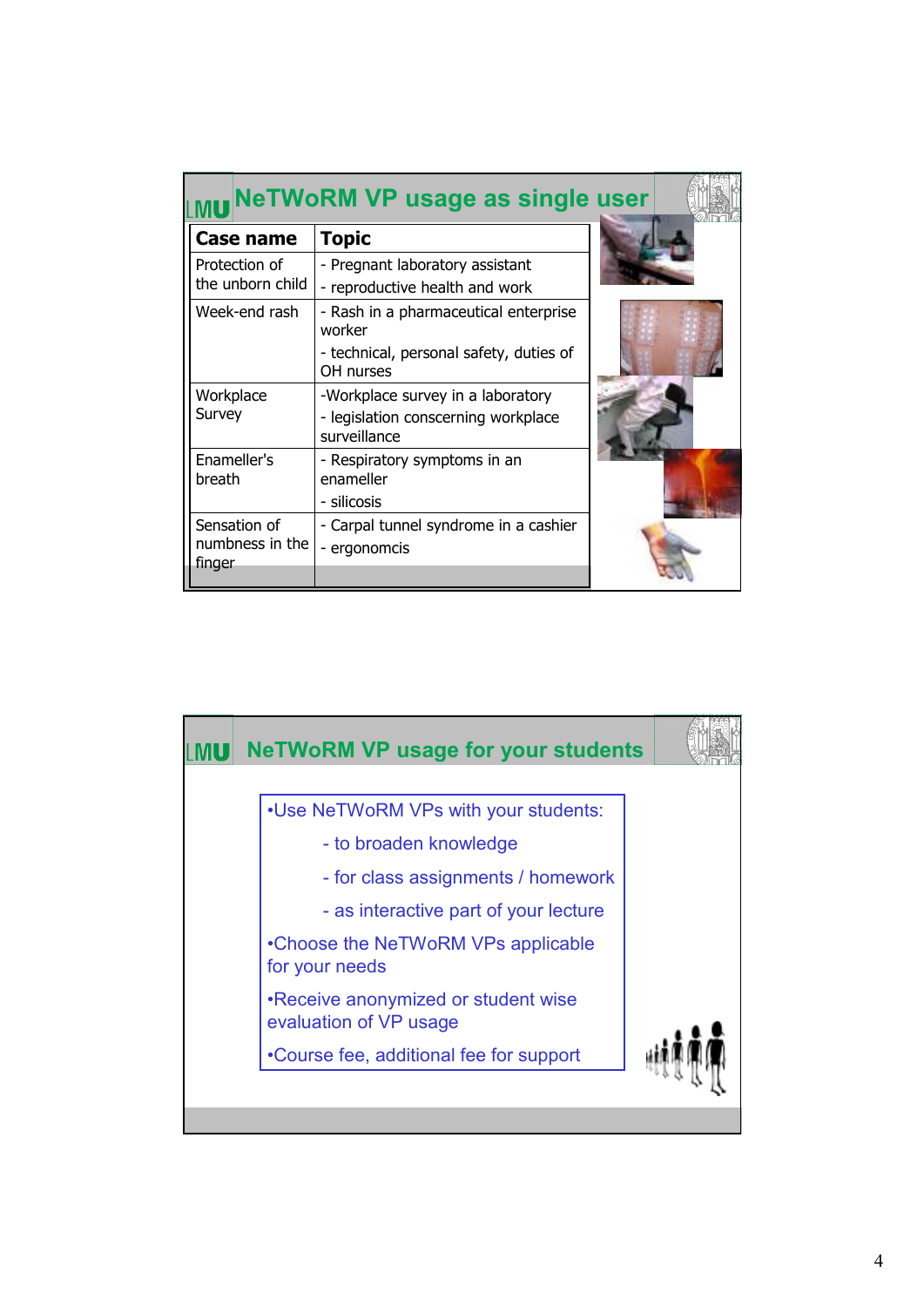| <b>NeTWoRM VP usage for your students</b><br>MUI                                                                                                                                                      |             |                                                                                                                                |                                        |                                                                               |                                                            |                                                                                                 |  |
|-------------------------------------------------------------------------------------------------------------------------------------------------------------------------------------------------------|-------------|--------------------------------------------------------------------------------------------------------------------------------|----------------------------------------|-------------------------------------------------------------------------------|------------------------------------------------------------|-------------------------------------------------------------------------------------------------|--|
| Choose your VPs on: http://www.networm-online.eu/index.php?article_id=22                                                                                                                              |             |                                                                                                                                |                                        |                                                                               |                                                            |                                                                                                 |  |
| <b>HOME</b><br><b>BACKGROUND</b><br><b>TEAM AND PARTNER</b><br><b>NEWS</b><br><b>VIRTUAL PATIENT</b><br><b>USAGE</b><br><b>VIRTUAL PATIENTS EU</b><br><b>VIRTUAL PATIENTS LA</b><br><b>NEWSLETTER</b> |             | Sie befinden sich hien Startreibe » Wrtual Patients EU<br>Existing cases (August 2009)<br>Check out our Demo virtual patients. |                                        | colleagues or yourself please contact laura, wengenroth(a)med.uni-muenchen.de |                                                            | If you are interested in using one or more of the following virtual patients for your students. |  |
| <b>MEETINGS</b><br><b>LINKS</b>                                                                                                                                                                       |             | umbertitle                                                                                                                     |                                        | language target group                                                         | topic/learning<br>objective                                | <b>learning</b><br>objective                                                                    |  |
| <b>FUNDING</b><br><b>STUDENTS</b><br><b>CONGRESS /</b><br><b>ABSTRACTS</b>                                                                                                                            | NO01        | A 59 year old<br>male with<br>dyspnoes and<br>cough                                                                            | EN. DE.<br>ES.<br>ES CO.<br>PL.        | medical students diseases                                                     | followed by<br>asbestos<br>exposure in a<br>company worker | occupational<br>survey and<br>history taking                                                    |  |
| <b>CONTACT / IMPRINT</b>                                                                                                                                                                              | EDDN        | 27 year old<br>patient with<br>conjunctivities<br>and rhinitis                                                                 | EN, DE                                 | medical students, latex allergy,<br>nursing students rhintis and              | asthma in all<br>nurse                                     | allergy and<br>sensitisation:<br>workplace<br>health principles                                 |  |
|                                                                                                                                                                                                       | N004        | Electroplater                                                                                                                  | EN. DE                                 | medical students, perforation of<br>CME                                       | the nasal<br>septum in a<br>dhromate<br>exposed worker     | claim for<br>compensation<br>for a medical<br>disease                                           |  |
|                                                                                                                                                                                                       | <b>NO05</b> | Runing nose<br>and<br>breathlessness ES_CO,<br>डिड                                                                             | EN. DE.<br>FR, FL, ES, (CME)<br>RO. PL | medical students, rhinitis and                                                | asthma in a<br>baker                                       | allergologic and<br>pulmonologic<br>history and<br>findinas                                     |  |
|                                                                                                                                                                                                       | NOD6        | Stomach cramps EN, DE,                                                                                                         |                                        | medical students lead exposure                                                |                                                            | lead                                                                                            |  |

| <b>NeTWoRM VP usage for your students</b><br>MU                                                                                                                                                                                                                                                                                                                                                                                                           |                                            |                                |  |
|-----------------------------------------------------------------------------------------------------------------------------------------------------------------------------------------------------------------------------------------------------------------------------------------------------------------------------------------------------------------------------------------------------------------------------------------------------------|--------------------------------------------|--------------------------------|--|
| Receive results of your students' work                                                                                                                                                                                                                                                                                                                                                                                                                    |                                            |                                |  |
| Here you can see, which user has worked on which cases. Three result values are arbitrative: Time (minutes) that the user<br>has spent working on the case, rate of correct answers (percent) and the number of finished cards in comparison to the<br>overall number.<br>Userhas successfully passed the case<br>Show additional information<br><b>Bearch by name:</b><br>Filter for group:<br>To sort the table please click on the header of a column. | Userhas failed the case<br>Search<br>Fiter | User did not work on the case. |  |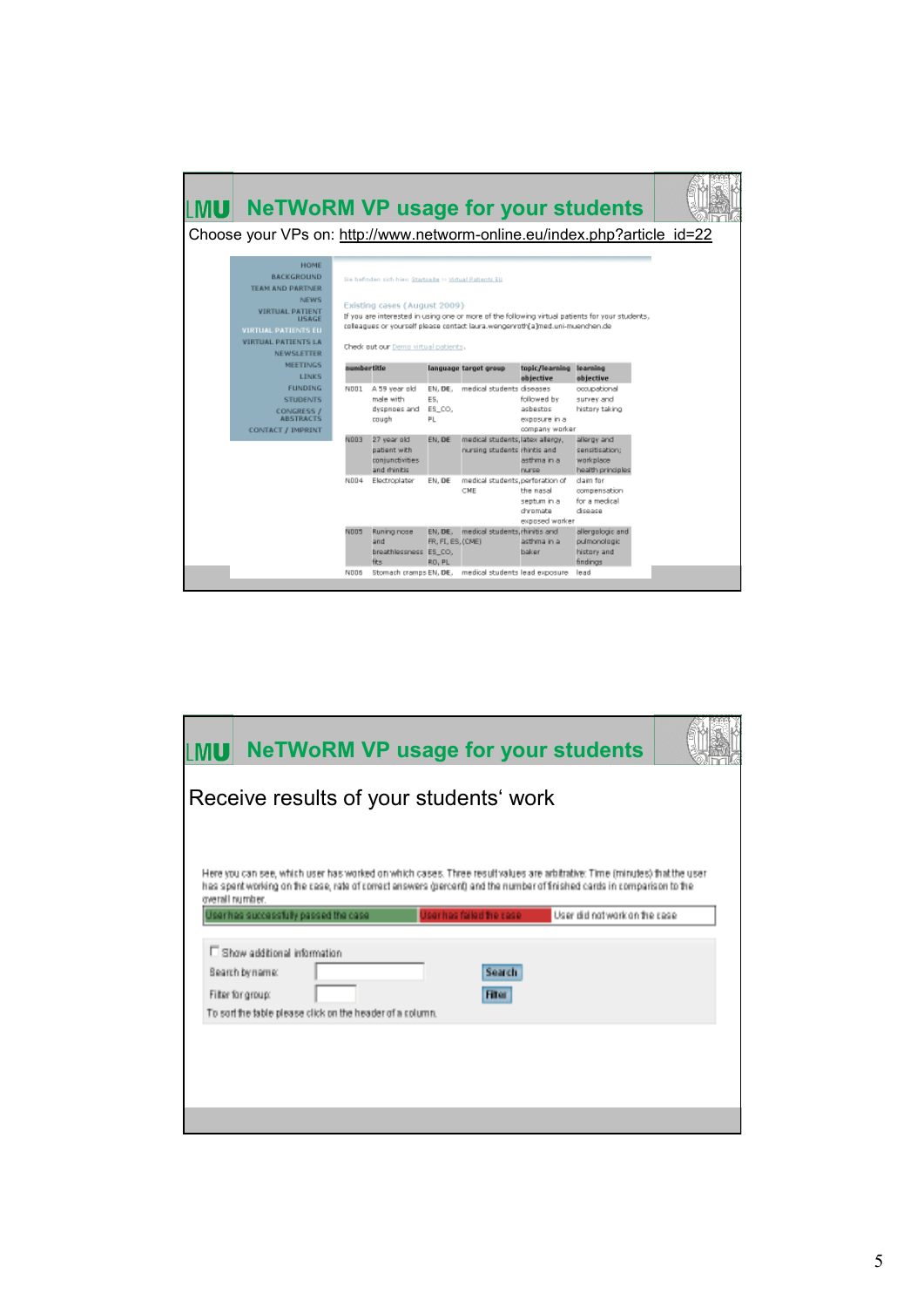

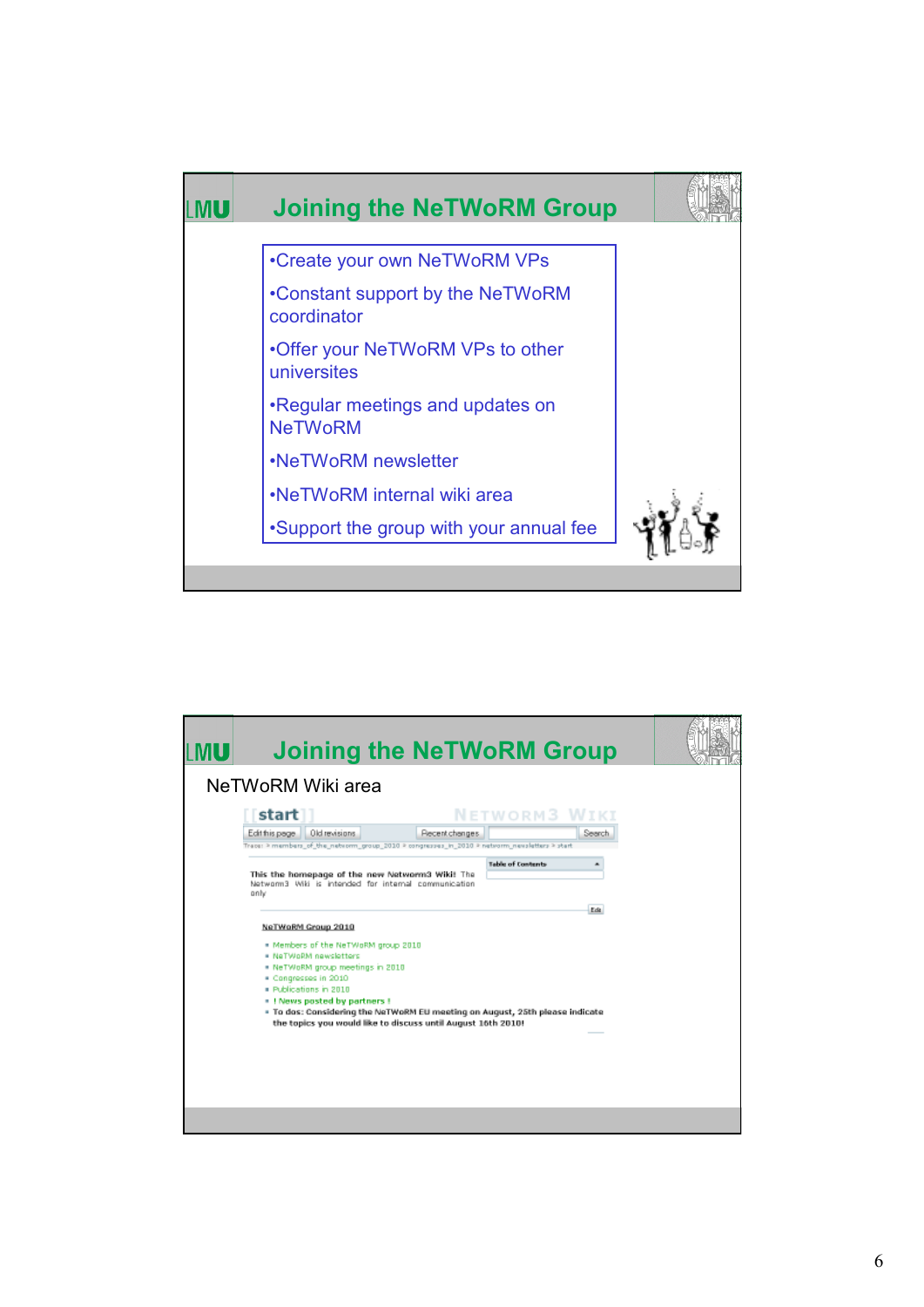